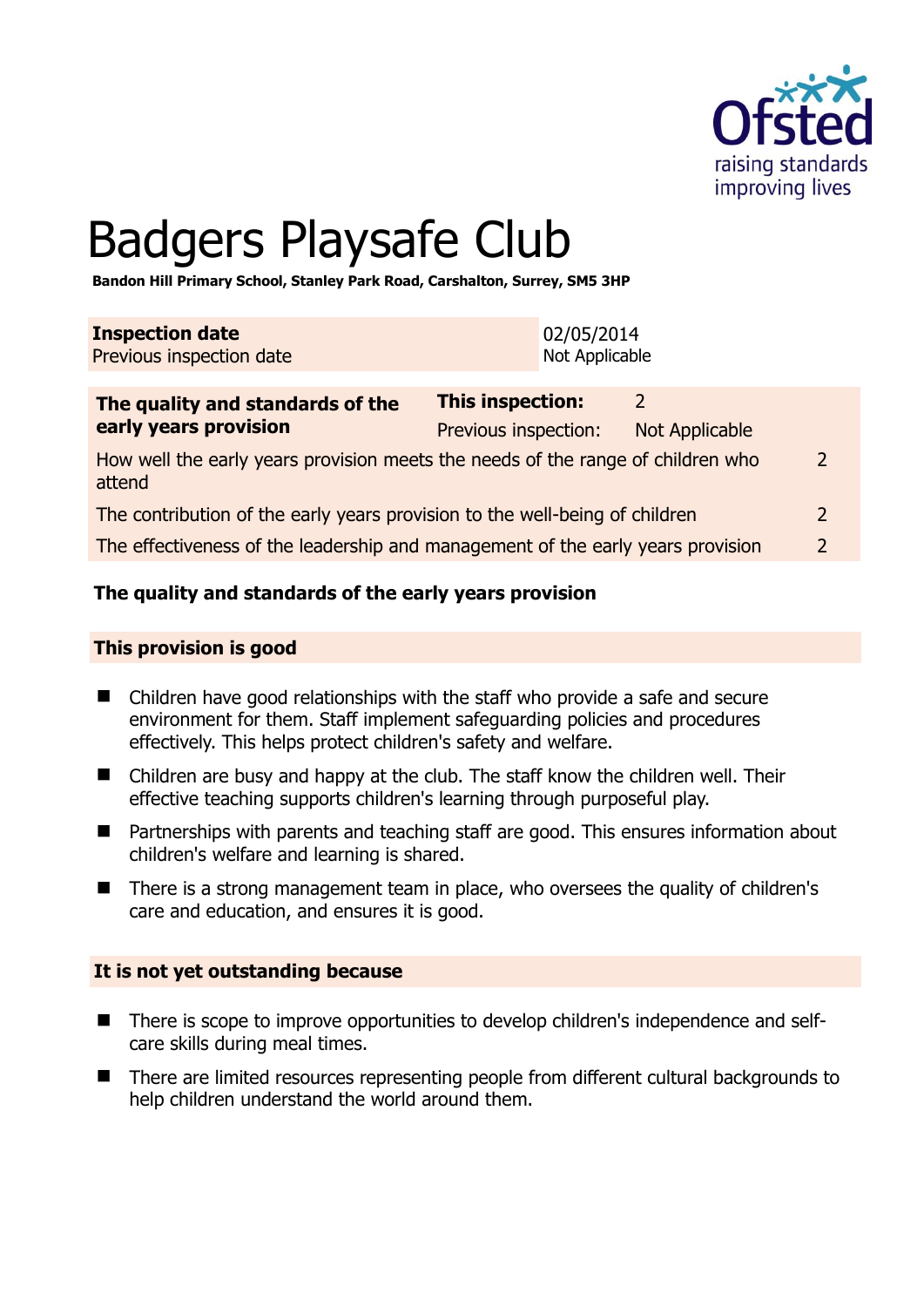# **Information about this inspection**

Inspections of registered early years provision are:

- $\blacksquare$  scheduled at least once in every inspection cycle the current cycle ends on 31 July 2016
- scheduled more frequently where Ofsted identifies a need to do so, for example where provision was previously judged inadequate
- **•** brought forward in the inspection cycle where Ofsted has received information that suggests the provision may not be meeting the legal requirements of the Early Years Foundation Stage or where assessment of the provision identifies a need for early inspection
- **•** prioritised where we have received information that the provision is not meeting the requirements of the Early Years Foundation Stage and which suggests children may not be safe
- scheduled at the completion of an investigation into failure to comply with the requirements of the Early Years Foundation Stage.

The provision is also registered on the voluntary and compulsory parts of the Childcare Register. This report includes a judgment about compliance with the requirements of that register.

# **Inspection activities**

- п The inspector observed play and learning activities both indoors and outdoors and the interactions taking place between staff and children.
- The inspector spoke to some of the children to find out about their interests and what they enjoyed doing at the club.
- The inspector sought the views of parents as they collected their children.
- The inspector spoke to the staff and the director.
- $\blacksquare$ The inspector looked at the children's records, activity plans and the club's policies and procedures.

**Inspector**  Angela Ramsey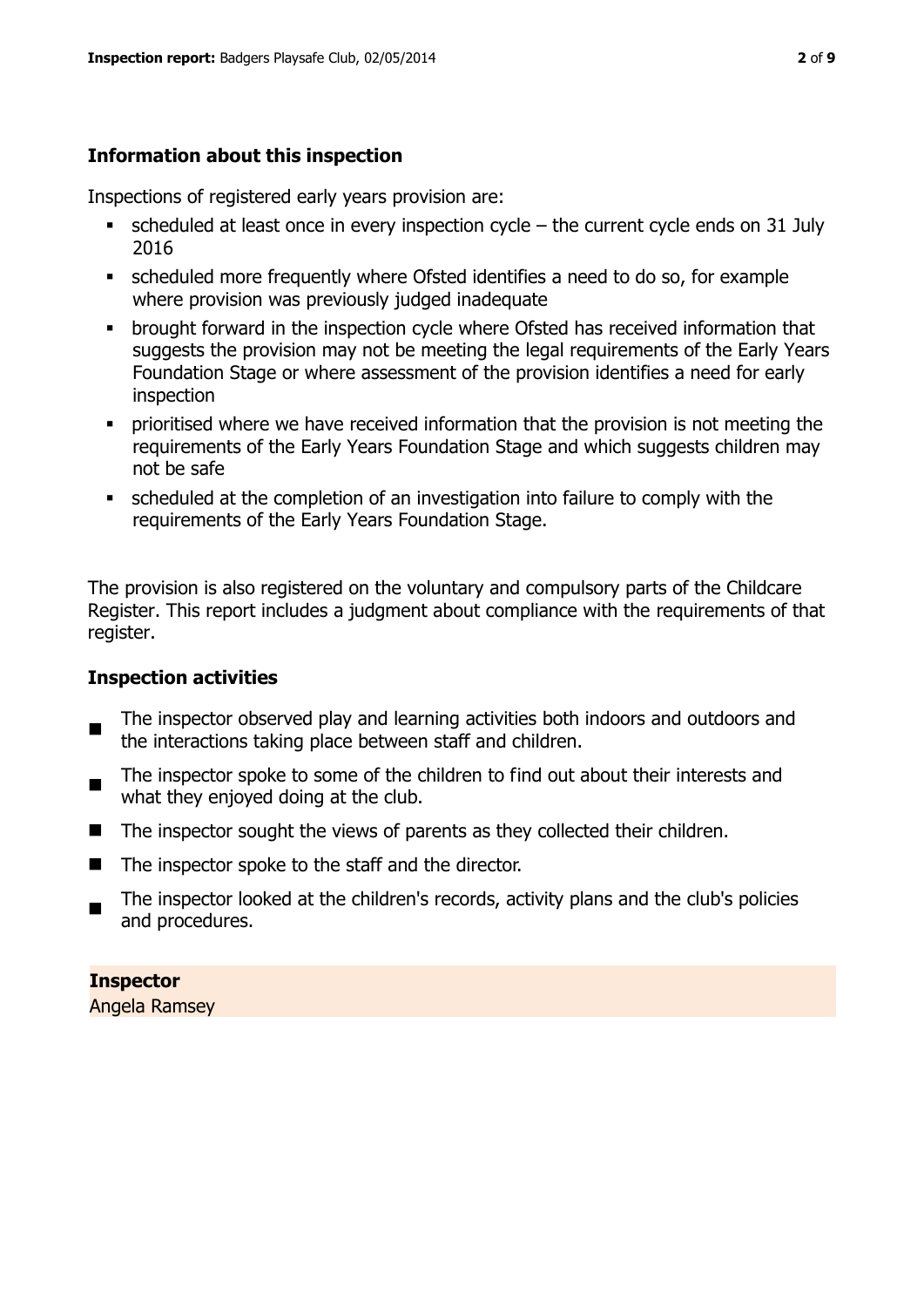# **Full report**

# **Information about the setting**

Badgers Playsafe Club registered in 2013. It operates from a ground floor self-contained purpose built building in Bandon Hill Primary School in Carshalton, within the London Borough of Sutton. It is privately owned and the provider has 20 other registered provisions in the area. There is an enclosed outside play area. The setting is registered on the Early Years Register and both the compulsory and voluntary parts of the Childcare Registers. It operates two sessions, during term time, between 7.30am to 8.50 am and 3.15pm to 6.30pm Monday to Friday. Eight staff, including the manager, work with the children. The manager holds a qualification in early years at level 4. Three staff hold early years qualifications at level 3 and four hold early years qualifications at level 2.There are 24 children on roll.

## **What the setting needs to do to improve further**

## **To further improve the quality of the early years provision the provider should:**

- $\blacksquare$  extend children's understanding of their own culture and the cultures of others, by providing a range of resources which represent different people and communities
- enhance children's independence at snack time, for example, by organising the food so that children can serve themselves.

#### **Inspection judgements**

#### **How well the early years provision meets the needs of the range of children who attend**

Children enjoy their time at Badgers Playsafe Club. Staff know the children's individual needs well and support these. Staff plan a variety of fun, interesting and challenging activities linked to children's interests and what they need to learn next. Resources that support children's creativity are freely available. Children use paper, feathers and other materials to make different creations, such as hats and dream catchers. Staff sit alongside the children, value their ideas and offer support when needed. Staff promote children's creativity and hand writing skills well as they draw and write letters. Staff encourage children to use their knowledge of letters and the sounds they make to write words.

Outdoor play is a firm favourite with the children after the school day. Children practise their physical skills and learn to play cooperatively as they play ball games and use hulahoops. Children solve problems as they build with construction toys. Children negotiate and share the different pieces and talk enthusiastically to each other about what they have made.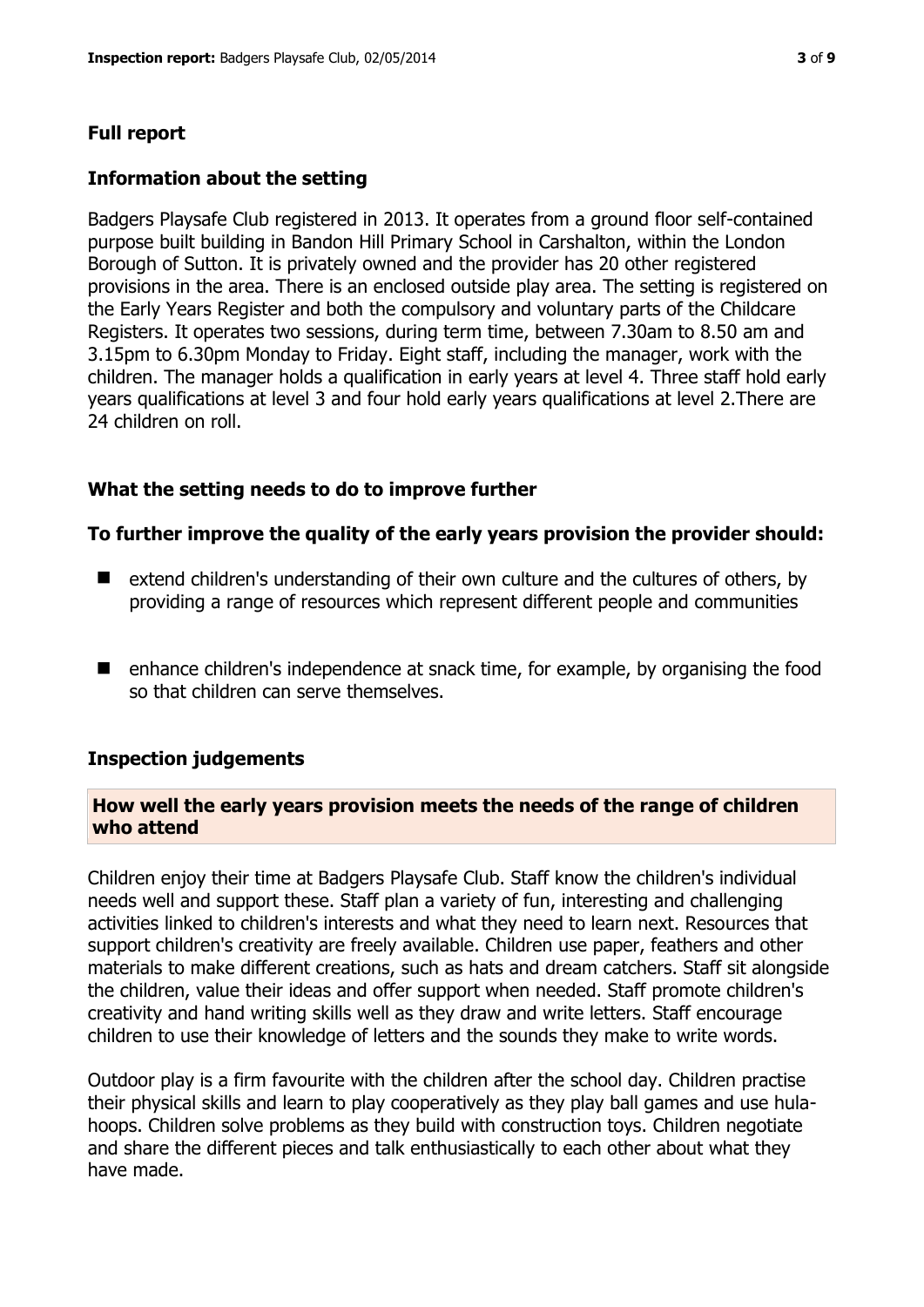Good quality teaching ensures staff use opportunities to extend children's natural curiosity. For example, staff engage in interesting conversations as children play with toy dinosaurs. This helps children to make connections in their learning.

There is a good range of resources available to support different areas of children's learning and development. Staff make useful observations and assessments of what children can do and what they need to learn next. They use this information effectively to plan activities which support children in their learning and development so they make good progress. Staff encourage parents to share information about their children when they start at the club. Staff talk with parents when they collect their children and keep them up to date with their children's progress. Staff have formed good relationships with teachers. This communication helps to promote good levels of continuity and benefits children's all round progress.

#### **The contribution of the early years provision to the well-being of children**

Children are happy and secure. They state that they enjoy being at the club and playing with their friends. Children play cooperatively, which demonstrates the close relationships they form with one another. Children's behaviour is good. This is because they listen to the clear explanations that staff give them. These good social skills help them settle into school. Children celebrate festivals and events such as St. Patrick's day, Christmas and the Chinese New Year. Staff also arrange tasting sessions of different foods. However, there are few resources that reflect diversity to help children learn about and respect differences between people.

Staff promote children's health well. Children have regular opportunities to play outdoors, where they benefit from fresh air and exercise. Staff members have attended food safety training and use this knowledge to follow good hygiene procedures, for example as they prepare food. They are aware of and accommodate children's specific dietary requirements. Teatime is a sociable occasion. Children sit and talk to each other and display good table manners. However, staff do not fully encourage children's independence at meal times, for example, by allowing them to serve their own food. Children learn to follow good hygiene practices through everyday routines. For example, they know and understand the reasons why it is important to wash their hands before eating.

The staff team has attended safeguarding training and are well aware of their roles and responsibilities in protecting children should they have any concerns for their welfare. Staff support children effectively in learning about personal safety. For instance, staff teach the children about staying in a particular area during outdoor play, so staff can supervise them at all times. Risk assessments are comprehensive and detailed. Staff use them effectively to identify risks and take measures to keep children safe. Staff practise fire drills regularly with the children so they can leave the premises swiftly and safely in the event of an emergency.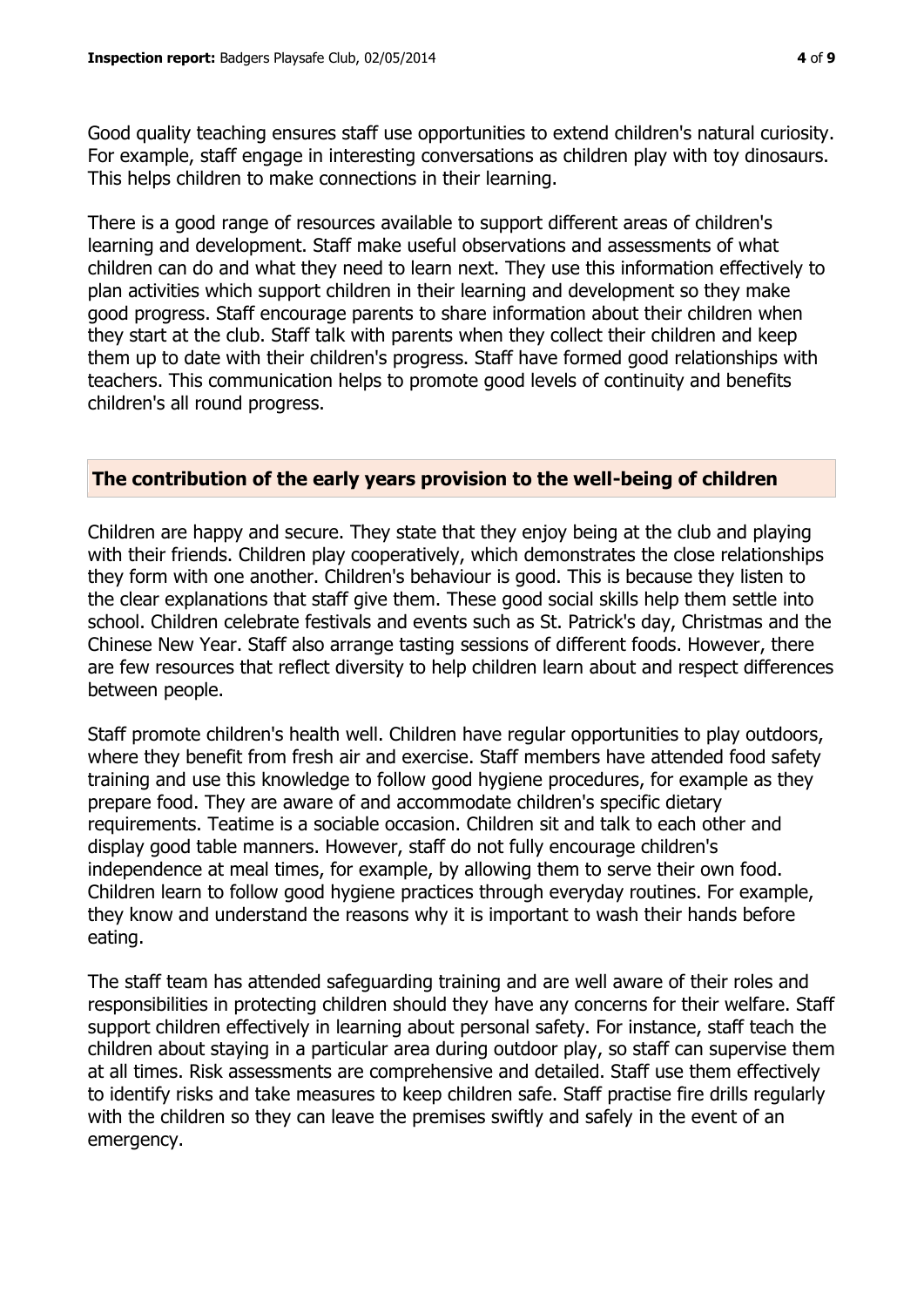# **The effectiveness of the leadership and management of the early years provision**

The manager has a good understanding of her responsibility in meeting all the requirements of the Early Years Foundation Stage. As a result, all children are well cared for and make good progress in their learning and development.

There are comprehensive policies and procedures, including safeguarding and the procedure to follow if a child goes missing. Staff understand and implement these policies to help protect children. Staff understand the need to provide a safe and secure environment for children and they do this successfully. They complete daily checks on the premises and are deployed effectively, making sure they supervise children closely in the outdoor play area. They meet the required staffing ratios at all times. The provider has a robust recruitment and selection process and new members of staff attend induction training. All staff have undergone the appropriate checks to make sure they are suitable to work with children. Staff attend regular training and the manager carries out supervision and appraisals effectively, which support good outcomes for staff and children.

The manager and the staff team have a clear vision for the club and the improvements that need to take place. Staff speak with parents every day and keep them well informed about their children's time at the club. This communication at handover time helps ensure continuity of care for children and means staff are able to meet their individual needs well. Parents comment positively about the service provided by the staff. Parents say that their children are happy and staff are friendly and approachable.

# **The Childcare Register**

| The requirements for the compulsory part of the Childcare Register are | Met |
|------------------------------------------------------------------------|-----|
| The requirements for the voluntary part of the Childcare Register are  | Met |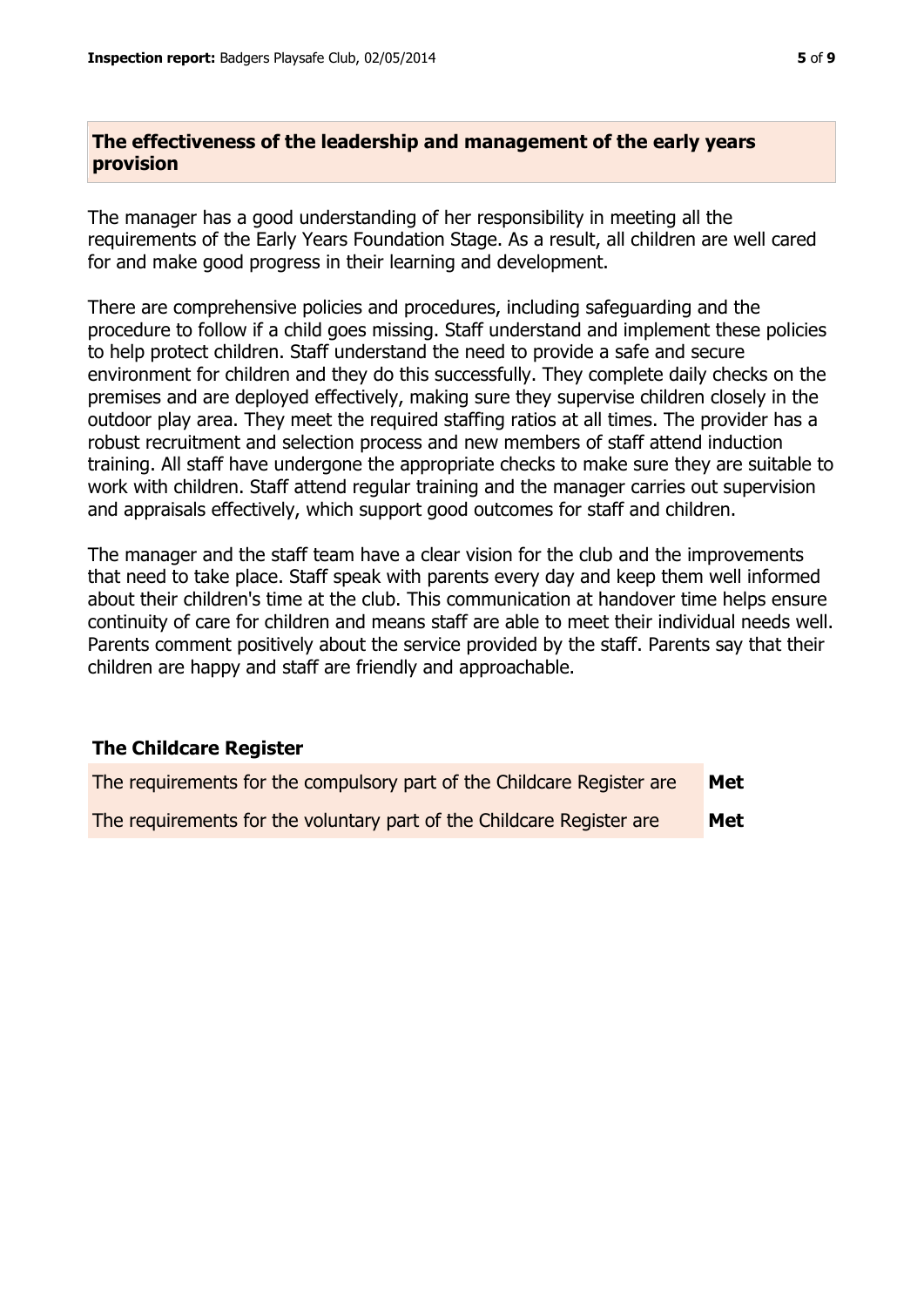# **What inspection judgements mean**

# **Registered early years provision**

| <b>Grade</b> | <b>Judgement</b>        | <b>Description</b>                                                                                                                                                                                                                                                                                                                                                                                |
|--------------|-------------------------|---------------------------------------------------------------------------------------------------------------------------------------------------------------------------------------------------------------------------------------------------------------------------------------------------------------------------------------------------------------------------------------------------|
| Grade 1      | Outstanding             | Outstanding provision is highly effective in meeting the needs<br>of all children exceptionally well. This ensures that children are<br>very well prepared for the next stage of their learning.                                                                                                                                                                                                  |
| Grade 2      | Good                    | Good provision is effective in delivering provision that meets<br>the needs of all children well. This ensures children are ready<br>for the next stage of their learning.                                                                                                                                                                                                                        |
| Grade 3      | Requires<br>improvement | The provision is not giving children a good standard of early<br>years education and/or there are minor breaches of the<br>safeguarding and welfare requirements of the Early Years<br>Foundation Stage. It will be monitored and inspected within<br>twelve months of the date of this inspection.                                                                                               |
| Grade 4      | Inadequate              | Provision that is inadequate requires significant improvement<br>and/or enforcement action. The provision is failing to give<br>children an acceptable standard of early years education and/or<br>is not meeting the safeguarding and welfare requirements of<br>the Early Years Foundation Stage. It will be monitored and<br>inspected again within six months of the date of this inspection. |
| Met          |                         | The provision has no children on roll. The inspection judgement<br>is that the provider continues to meet the requirements for<br>registration.                                                                                                                                                                                                                                                   |
| Not met      |                         | The provision has no children on roll. The inspection judgement<br>is that the provider does not meet the requirements for<br>registration.                                                                                                                                                                                                                                                       |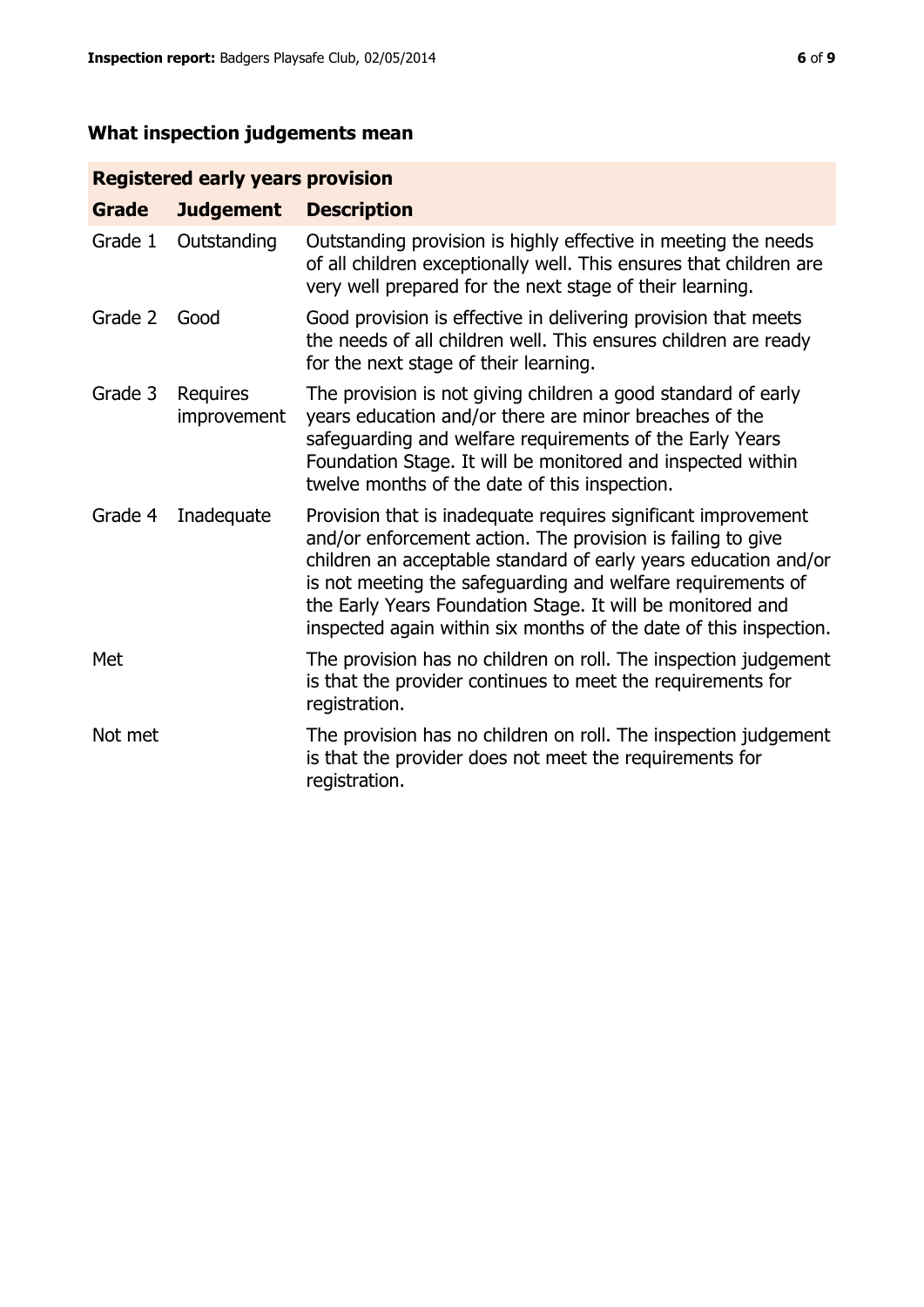# **Inspection**

This inspection was carried out by Ofsted under sections 49 and 50 of the Childcare Act 2006 on the quality and standards of provision that is registered on the Early Years Register. The registered person must ensure that this provision complies with the statutory framework for children's learning, development and care, known as the Early Years Foundation Stage.

# **Setting details**

| Unique reference number            | EY470371                                    |
|------------------------------------|---------------------------------------------|
| <b>Local authority</b>             | Sutton                                      |
| <b>Inspection number</b>           | 940207                                      |
| <b>Type of provision</b>           | Out of school provision                     |
| <b>Registration category</b>       | Childcare - Non-Domestic                    |
| Age range of children              | $4 - 8$                                     |
| <b>Total number of places</b>      | 24                                          |
| Number of children on roll         | 25                                          |
| <b>Name of provider</b>            | Jancett Childcare and JACE Training Limited |
| <b>Date of previous inspection</b> | not applicable                              |
| <b>Telephone number</b>            | 0208 669 1725                               |

Any complaints about the inspection or the report should be made following the procedures set out in the guidance *'Complaints procedure: raising concerns and making complaints* about Ofsted', which is available from Ofsted's website: www.ofsted.gov.uk. If you would like Ofsted to send you a copy of the guidance, please telephone 0300 123 4234, or email enquiries@ofsted.gov.uk.

# **Type of provision**

For the purposes of this inspection the following definitions apply:

Full-time provision is that which operates for more than three hours. These are usually known as nurseries, nursery schools and pre-schools and must deliver the Early Years Foundation Stage. They are registered on the Early Years Register and pay the higher fee for registration.

Sessional provision operates for more than two hours but does not exceed three hours in any one day. These are usually known as pre-schools, kindergartens or nursery schools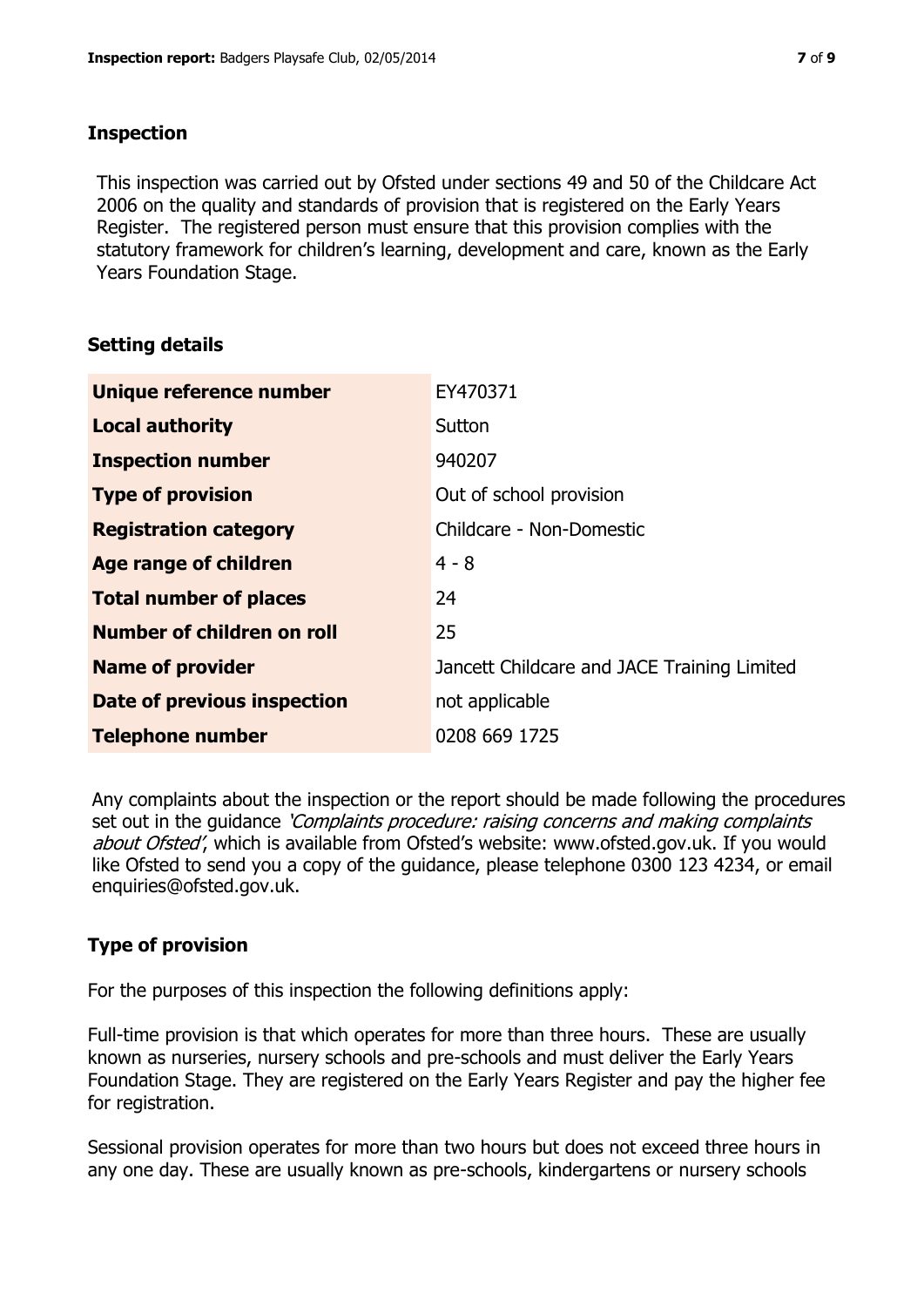and must deliver the Early Years Foundation Stage. They are registered on the Early Years Register and pay the lower fee for registration.

Childminders care for one or more children where individual children attend for a period of more than two hours in any one day. They operate from domestic premises, which are usually the childminder's own home. They are registered on the Early Years Register and must deliver the Early Years Foundation Stage.

Out of school provision may be sessional or full-time provision and is delivered before or after school and/or in the summer holidays. They are registered on the Early Years Register and must deliver the Early Years Foundation Stage. Where children receive their Early Years Foundation Stage in school these providers do not have to deliver the learning and development requirements in full but should complement the experiences children receive in school.